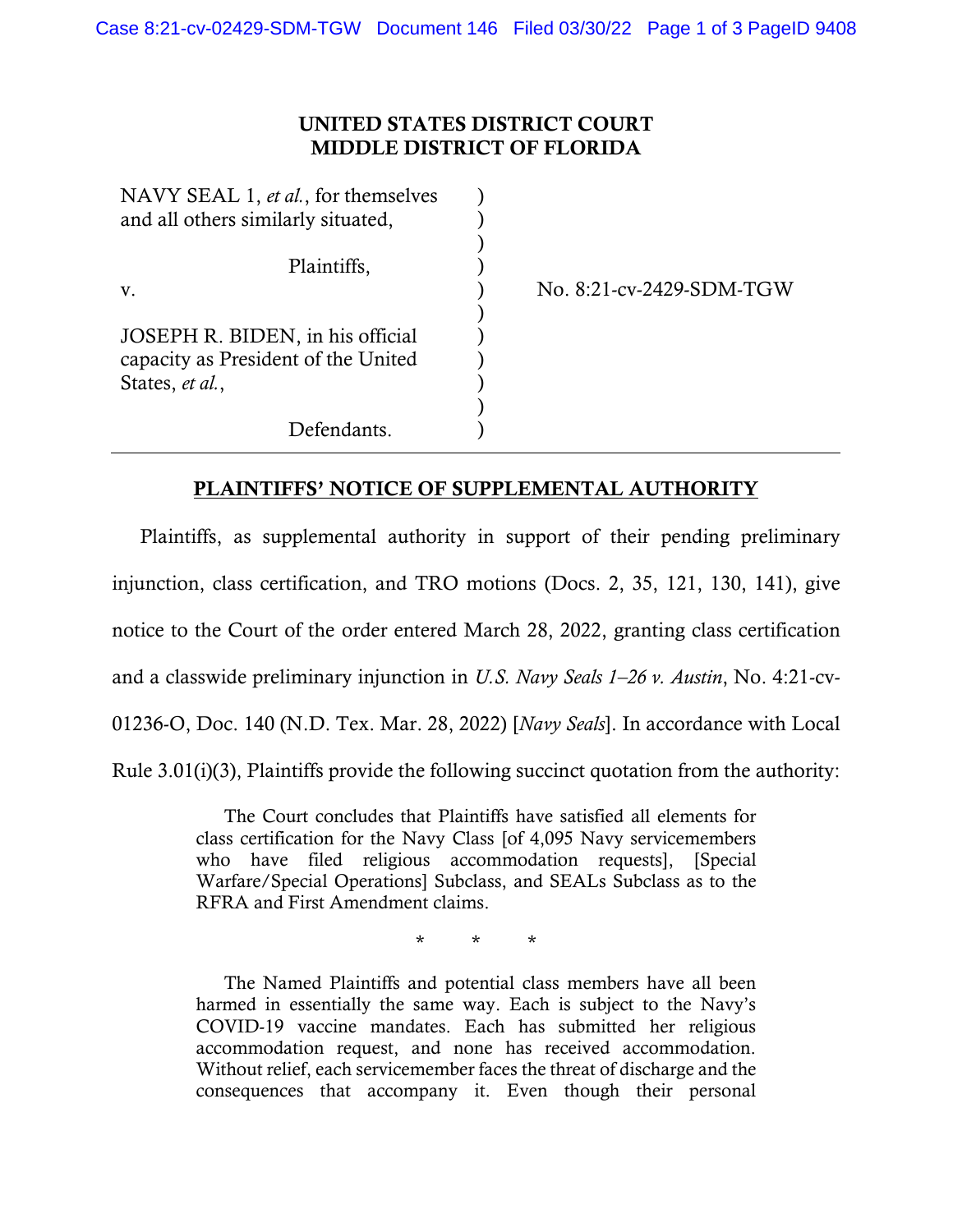circumstances may factually differ in small ways, the threat is the same—get the jab or lose your job. By uniformly denying potential class members' religious accommodation requests, the Navy has acted on grounds that apply generally to the class. And because potential class members may receive relief from a single injunction, the claim is appropriate for class-wide resolution under Rule 23(b)(2).

\* \* \*

By early November, 99.4% of active-duty Navy servicemembers had been fully vaccinated, and that percentage is likely even higher today. The Navy has had extraordinary success in vaccinating its force. Yet Defendants' briefing and declarations describe a catastrophic future if these class members remain unvaccinated. Fortunately, Defendants' predictions are highly speculative.

. . . . Plaintiffs' vaccinated colleagues are becoming infected and contributing towards the "massive loss of time and readiness" that the Navy fears. Defendants' claims that the unvaccinated class members "present an unacceptable risk to naval operations" is hyperbolic, especially because these servicemembers successfully carried out their tasks in the pre-vaccine era of the pandemic.

Since this Court issued its January 3 preliminary injunction order, COVID-19 cases have dropped dramatically worldwide. The Navy's interest in vaccinating the remaining 0.6% of its personnel—or less does not outweigh the harm Plaintiffs are facing as they try to exercise their constitutional rights.

\* \* \*

Defendants are enjoined from applying [the Navy's COVID-19 vaccination policies] to members of the Navy Class and Subclasses.

This class-wide injunction is immediately STAYED in part, "insofar as it precludes the Navy from considering respondents' vaccination status in making deployment, assignment, and other operational decisions." *U.S. Navy SEALs 1–26*, \_\_\_ S. Ct. \_\_\_, 2022 WL 882559.[ 1 ]

*Navy Seals* at 2, 7, 16, 17, 26–27 (cleaned up).

<sup>1</sup> *See* Defendants' Notice of Supplemental Authority (Doc. 144), and Plaintiffs' Unopposed Motion for Leave to File Supplemental Memorandum Regarding Supreme Court Stay Order in *Austin v. U.S. Navy Seals 1–26* (Doc. 145, filed contemporaneously herewith).